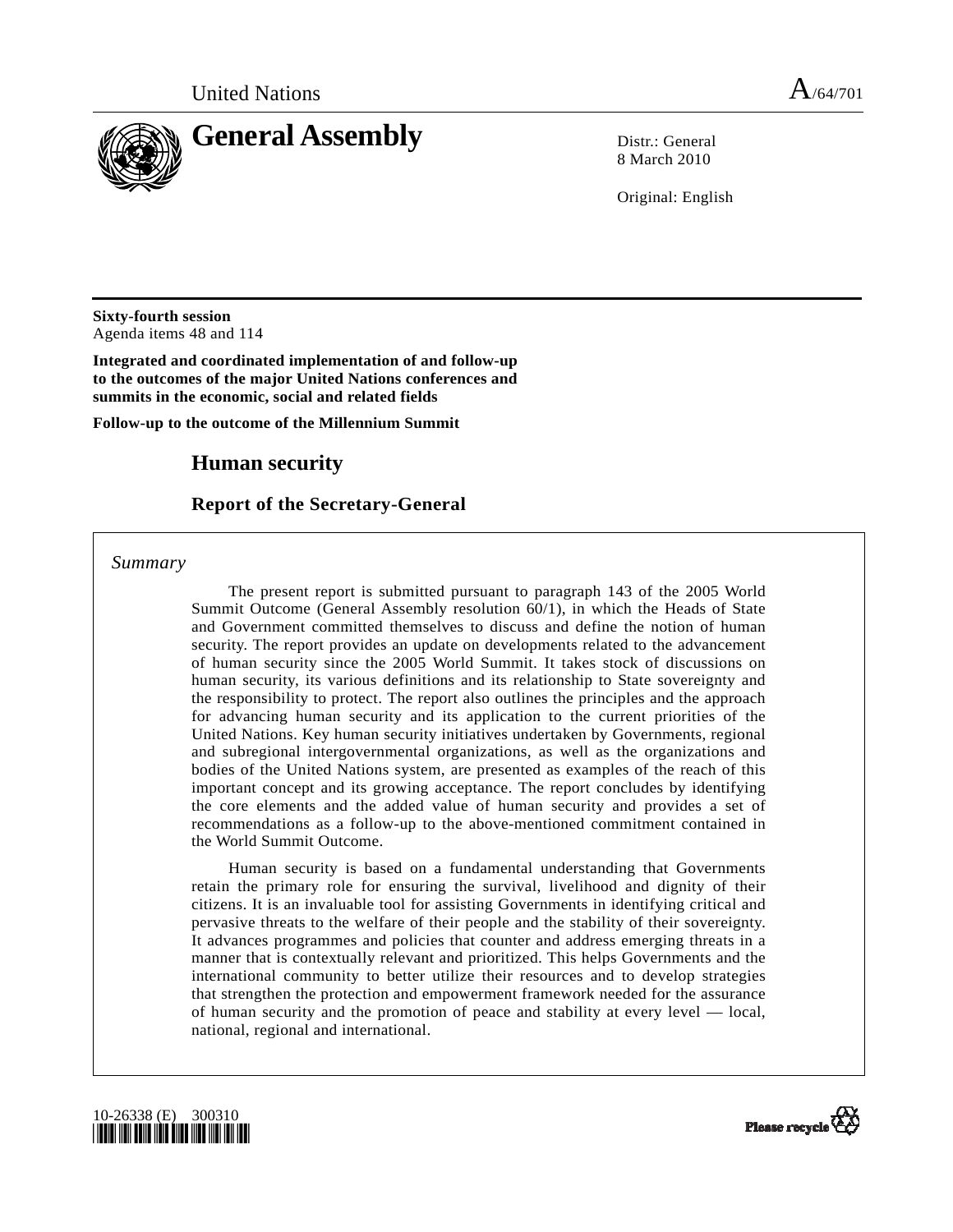## **I. Introduction**

1. The 2005 World Summit and the decision by the General Assembly to further define the notion of human security have been critical in raising awareness and interest in the concept of human security. In paragraph 143 of the 2005 World Summit Outcome, the Heads of State and Government recognized that "all individuals, in particular vulnerable people, are entitled to freedom from fear and freedom from want, with an equal opportunity to enjoy all their rights and fully develop their human potential". To that end, States Members of the United Nations have agreed to a further discussion of the notion of human security. Drawing input from a number of Governments as well as intergovernmental organizations, civil society groups, scholars and other eminent individuals, human security is gaining wide support in the United Nations and other forums.

2. At the United Nations, notable contributions have been made in advancing the human security concept. In October 2006, as a follow-up to the 2005 World Summit, the first meeting of the Friends of Human Security was held in New York. Established as an open-ended forum to promote a greater understanding of the concept of human security and its application through collaborative efforts among Member States, the Friends of Human Security has met seven times and has been instrumental in further discussing the notion of human security. In the meantime, the Human Security Network, established in May 1999, continues to play an instrumental role in highlighting the added value of human security. By focusing on common global challenges, including those pertaining to climate change, pandemics, protection of children and women against violence, small arms and light weapons, the Human Security Network draws special attention to instances of human insecurity around the world.

3. Developments on human security at the global level are similarly reflected in the agendas and policy debates among regional intergovernmental organizations such as the African Union, the European Union, the Association of Southeast Asian Nations (ASEAN), the Organization of American States (OAS) and the League of Arab States (LAS). At the regional level, contemporary challenges — from volatile food prices, climate change and the financial and economic crisis to armed conflicts, human trafficking and transnational crime — highlight the need for comprehensive, integrated and people-centred approaches.

4. Broadly defined, human security encompasses freedom from fear, freedom from want and freedom to live in dignity. Together, these fundamental freedoms are rooted in the core principles of the Charter of the United Nations. They are also reflected in the many human security-related initiatives and activities undertaken by United Nations agencies, funds and programmes and by intergovernmental organizations as outlined in the compendium submitted to the General Assembly (A/62/695, annex).

5. Since 1999, human security projects have been supported, inter alia, by the Department of Economic and Social Affairs, the Office of the Special Adviser on Africa, the United Nations Development Programme (UNDP), the United Nations Population Fund (UNFPA), the United Nations Human Settlements Programme (UN-Habitat), the Office of the United Nations High Commissioner for Refugees (UNHCR), the United Nations Children's Fund (UNICEF), the United Nations Development Fund for Women (UNIFEM), the World Food Programme (WFP), the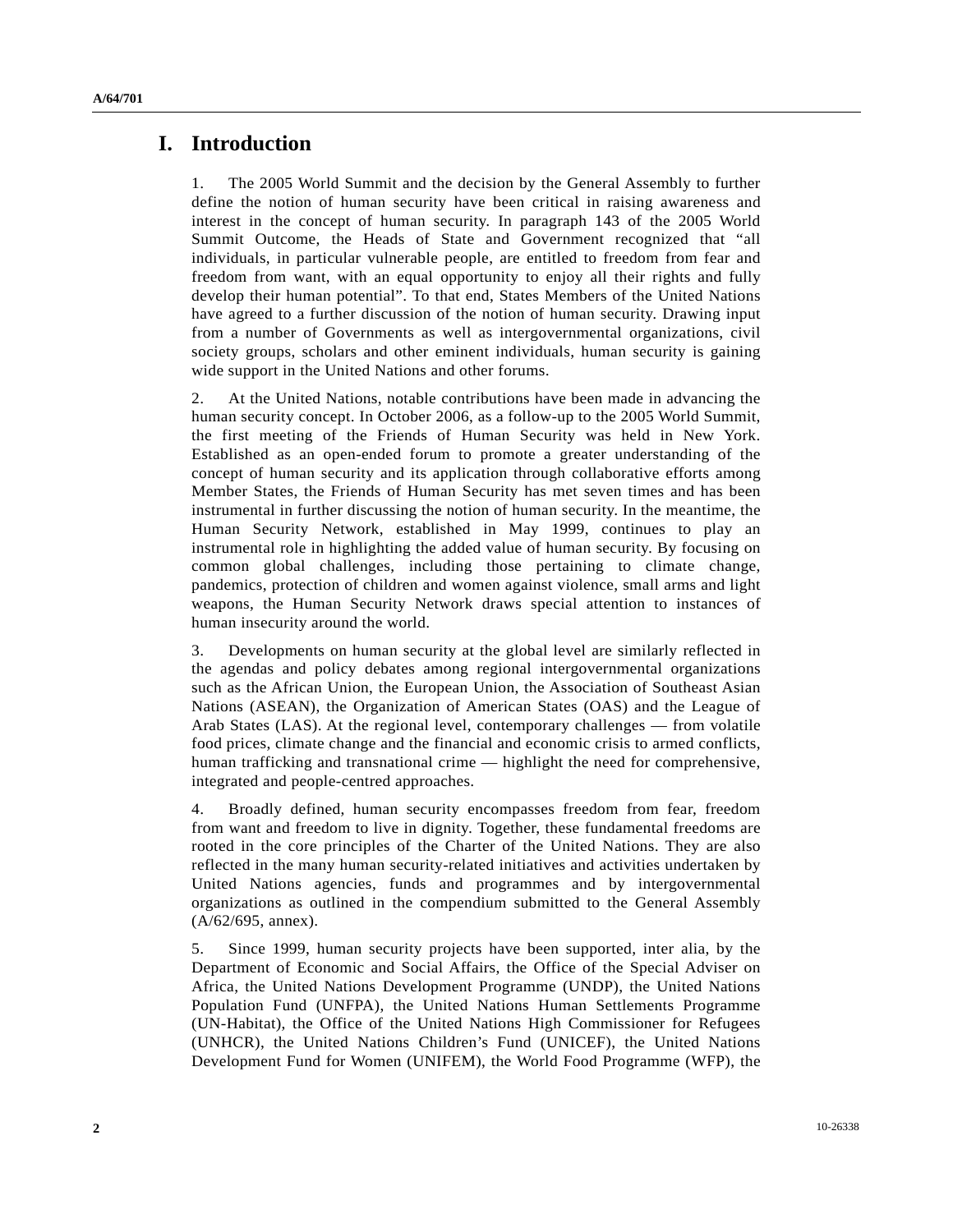United Nations Mine Action System, the United Nations Office on Drugs and Crime (UNODC), the Food and Agriculture Organization of the United Nations (FAO), the International Labour Organization (ILO), the United Nations Educational, Scientific and Cultural Organization (UNESCO), the World Health Organization (WHO), the United Nations Industrial Development Organization (UNIDO), the International Atomic Energy Agency (IAEA), the International Organization for Migration (IOM), the United Nations Trust Fund for Human Security and the Policy Development and Studies Branch in the Office for the Coordination of Humanitarian Affairs.

6. Human security projects have proven beneficial in addressing the multidimensional impacts of threats to peoples and communities. Projects have covered all regions and have aimed at rebuilding war-torn societies; preventing, mitigating and responding to natural disasters; increasing harvests and strengthening food security; improving access to health care and education in times of crises; and mobilizing communities through participatory processes, local leadership and integrated capacity-building measures.

7. In this regard, on 22 May 2008, the General Assembly held an informal thematic debate on human security. During the course of deliberations, broad consensus was reached by Member States on the need for a new culture of international relations that goes beyond fragmented responses and calls for comprehensive, integrated and people-centred approaches.

8. In line with recent developments to further explore the implementation of the goals set out in paragraph 143 of the World Summit Outcome, the present report: considers the current global conditions under which the human security of individuals and communities is critically and pervasively threatened; takes stock of discussions on human security, its various definitions and its relation to State sovereignty and the responsibility to protect; outlines the principles and the approach for advancing human security and its application to the current priorities of the United Nations; presents examples of human security initiatives carried out by Governments, regional and subregional intergovernmental organizations, as well as the United Nations system; and concludes by defining the core elements and draws attention to the added value of the human security concept. In addition, a set of recommendations is provided as a follow-up to paragraph 143 of the World Summit Outcome.

# **II. The increased interdependencies of threats and challenges**

9. Today's multiple, complex and highly interrelated threats affect the lives of millions of men, women and children around the globe. Threats such as natural disasters, violent conflicts and their impact on civilians, as well as food, health, financial and economic crises, tend to acquire transnational dimensions that move beyond traditional notions of security. While national security remains pivotal to peace and stability, there is growing recognition of the need for an expanded paradigm of security.

10. Calls for such a broader concept of security are rooted in the common issues faced by all Governments. No matter how powerful or seemingly insulated Governments may be, today's global flow of goods, finance and people increase the risks and uncertainties confronting the international community. It is in this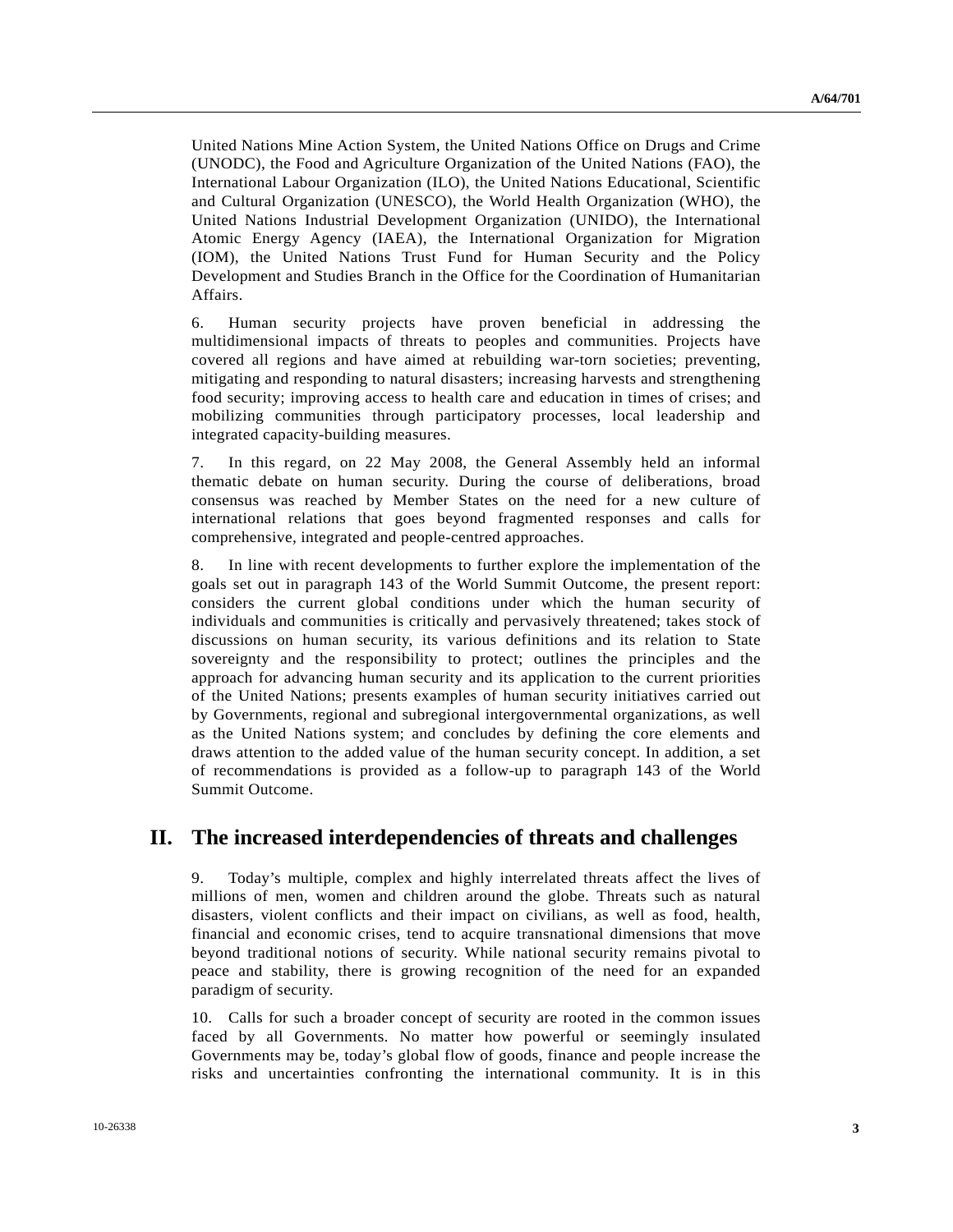interconnected environment that Governments are invited to consider the survival, livelihood and dignity of individuals as the fundamental basis for their security. For no country can enjoy development without security, security without development, and neither without respect for human rights. This triangular relationship heightens the recognition that poverty, conflict and societal grievances can feed on one another in a vicious cycle. As a result, the guarantee of national security no longer lies in military power alone. Essential to addressing security threats are also healthy political, social, environmental, economic, military and cultural systems that together reduce the likelihood of conflicts, help overcome the obstacles to development and promote human freedoms for all.

11. These observations are underscored by some of the challenges countries face and their negative impact on the development and stability of those most vulnerable, as well as on the broader peace and prosperity called for in the Charter. For example, in 2008, over 230,000 people lost their lives as a result of natural disasters and over 211 million were affected. As confirmed by numerous reports and noted daily in radio, print and visual media, extreme weather patterns are expected to compound and exacerbate existing vulnerabilities by disrupting harvests, undermining food security and causing competition over increasingly scarce natural resources. The combination of these vulnerabilities along with the recent downturn in global economic activity is placing added stress on already weak economic and social systems, particularly in developing countries.

12. Over the last decade, the impact of conflicts on civilians has also risen considerably. By the end of 2008, the number of people displaced as a result of conflict had reached a historic high of 42 million. When conflicts erupt, the loss of economic growth and reduction in the availability of basic services, along with militarization of political, economic and social life as well as the spread of diseases, often spill over into neighbouring communities and manifest themselves in increased insecurities within and across countries. Furthermore, criminal networks trafficking in people, drugs, arms and natural resources can involve financial flows which rival the gross domestic product (GDP) of many countries and threaten State authority, public safety and the rule of law, with significant implications for people's security and international peace.

# **III. Major efforts to define human security**

13. Concerns for human security are not new. Civilizations from ancient to contemporary times have tried to address the security and the development concerns of their inhabitants. From the 1970s to the early 1990s, such concerns were addressed by commissions such as the Brandt Commission, the Brundtland Commission and the Commission on Global Governance.

14. However, it was not until the issuance of the 1994 *Human Development Report* by the United Nations Development Programme (UNDP) that human security was first introduced as a distinct concept. In that report, UNDP broadly defined human security as "freedom from fear and freedom from want". Four basic characteristics (universal, people-centred, interdependent and early prevention) and seven key components (economic, food, health, environmental, personal, community and political security) were presented as the main elements of human security.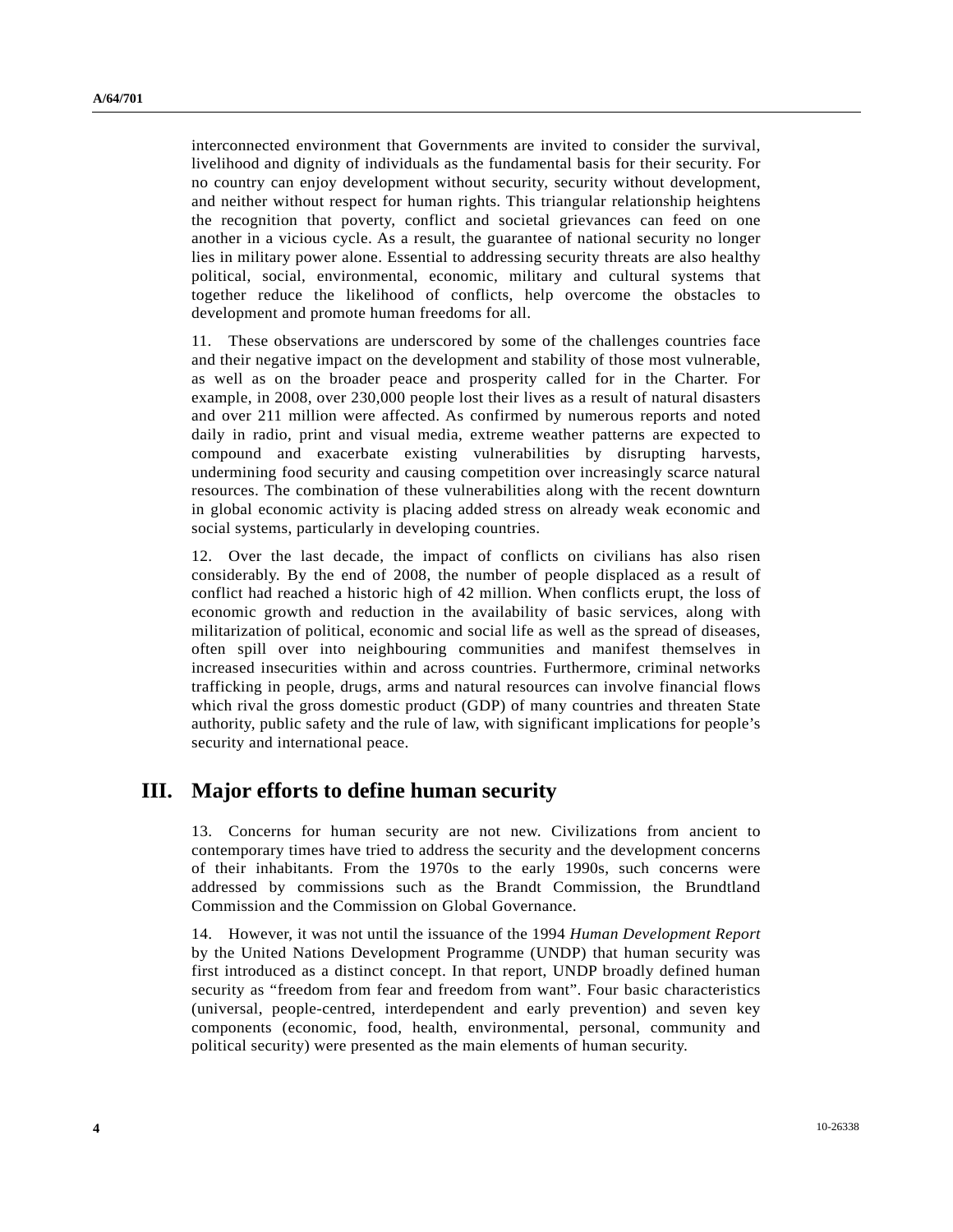15. Since that time, various definitions have been presented. For example, in 1999, a group of like-minded States from different regions of the world, including Austria, Canada, Chile, Costa Rica, Greece, Ireland, Jordan, Mali, Norway, Slovenia, Switzerland, Thailand and South Africa, which participates as an observer, established the Human Security Network. The Network defined human security as "A humane world … where every individual would be guaranteed freedom from fear and freedom from want, with an equal opportunity to fully develop their human potential ... In essence, human security means freedom from pervasive threats to people's rights, their safety or even their lives ... Human security and human development are thus two sides of the same coin, mutually reinforcing and leading to a conducive environment for each other".

16. In 2001, the independent Commission on Human Security, led by Sadako Ogata and Amartya Sen, set out to forge a new consensus on security threats facing contemporary societies in the twenty-first century. Recognizing that these challenges have grown more complex, the Commission, in its 2003 report entitled *Human Security Now: Protecting and Empowering People*, defined human security as "to protect the vital core of all human lives in ways that enhance human freedoms and human fulfilment. Human security means protecting fundamental freedoms freedoms that are the essence of life. It means protecting people from critical (severe) and pervasive (widespread) threats and situations. It means using processes that build on people's strengths and aspirations. It means creating political, social, environmental, economic, military and cultural systems that together give people the building blocks of survival livelihood and dignity." The definition provided by the Commission on Human Security has also been adopted as the working definition of human security by the Friends of Human Security at its meetings.

17. Also in 2003, OAS highlighted the importance of human security in its Declaration on Security in the Americas. Noting the profound changes that have occurred in the world and in the Americas since 1945, OAS Member States reaffirmed "that the basis and purpose of security is the protection of human beings. Security is strengthened when we deepen its human dimension. Conditions for human security are improved through full respect for people's dignity, human rights, and fundamental freedoms, as well as the promotion of social and economic development, social inclusion, and education and the fight against poverty, disease and hunger". Furthermore, "The security threats, concerns, and other challenges in the hemispheric context are of diverse nature and multidimensional scope, and the traditional concept and approach must be expanded to encompass new and non-traditional threats, which include political, economic, social, health and environmental aspects".

18. More recently, the African Union, in its Non-Aggression and Common Defence Pact, has incorporated human security in its "vision of a united and strong Africa, based on respect for the principles of coexistence, non-aggression, non-interference in the internal affairs of Member States, mutual respect for individual sovereignty and territorial integrity of each State". To that end, it has defined human security as "the security of the individual in terms of satisfaction of his/her basic needs. It also includes the creation of social, economic, political, environmental and cultural conditions necessary for the survival and dignity of the individual, the protection of and respect for human rights, good governance and the guarantee for each individual of opportunities and choices for his/her full development".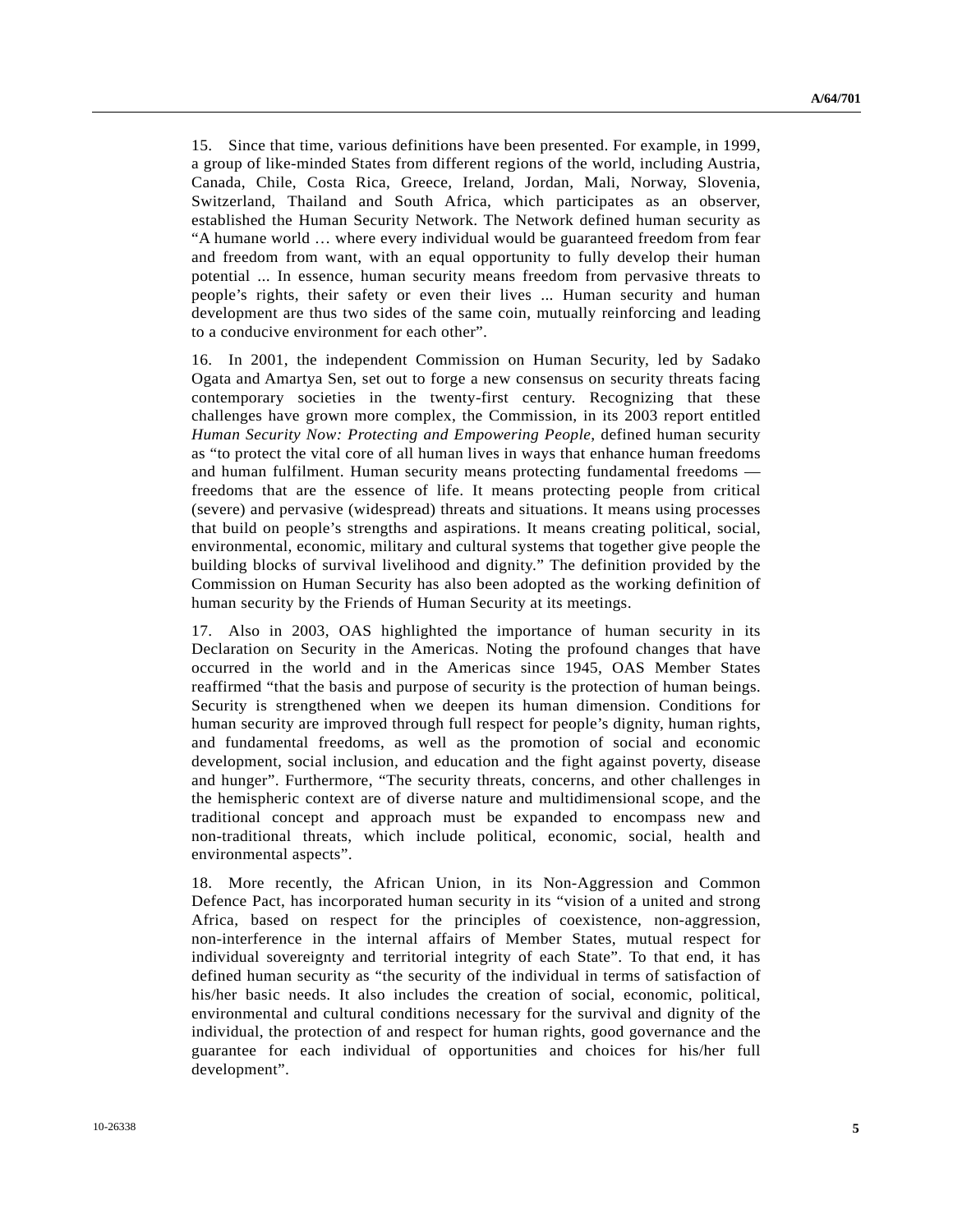19. Common to all the above definitions are three essential components that encompass the principles of human security and help further explore the added value of the concept. First, human security is in response to current and emerging threats — threats that are multiple, complex and interrelated and can acquire transnational dimensions. Second, human security calls for an expanded understanding of security where the protection and empowerment of people form the basis and the purpose of security. Third, human security does not entail the use of force against the sovereignty of States and aims to integrate the goals of freedom from fear, freedom from want and freedom to live in dignity through people-centred, comprehensive, context-specific and preventive strategies.

### **A. Human security and national sovereignty**

20. The advancement of human security requires strong and stable institutions. Among these, Governments retain the primary role in providing a rules-based system where societal relations are mutually supportive, harmonious and accountable. In cases where Government institutions are weak or under threat, the human security concept advocates addressing the root causes of these weaknesses and helps develop timely, targeted and effective responses that improve the resilience of Governments and people alike. Such an approach not only helps to reduce human insecurities but ultimately strengthens Government and local capacities and contributes to greater national security.

21. Moreover, in emphasizing the instrumental role of Governments and people in ensuring peace and stability, the Charter also gives equal weight to the sovereignty of States as well as to the livelihood and dignity of people everywhere. As articulated in the preamble and in Articles 1 and 2 of the Charter, the international community cannot have peace and security unless the rights of individuals and their fundamental freedoms are supported. In this context, human security, by addressing the varied aspects of insecurity and by focusing on the respective roles of individuals, communities and Governments, provides the analytical framework for the creation of genuine possibilities for partnership between Governments and citizens. As a result, the application of human security is expected to reinforce the stability and security of both, as well as that of the international community.

22. The indivisibility of security, development and human rights is also well articulated in the Charter and is in line with the central challenges facing Governments and people alike. Here too the human security concept seeks to enhance the sovereignty of States by focusing on the multidimensional aspects of human and therefore national insecurities. Improved capacities of Governments and their institutions to provide early warning, identify root causes and address policy gaps in order to tackle persistent and emerging challenges are key components in advancing human security and maintaining a viable framework for promoting peace and stability.

### **B. Human security and the responsibility to protect**

23. As agreed in paragraph 143 of the World Summit Outcome, the purpose of human security is to enable all individuals to be free from fear and want, and to enjoy all their rights and fully develop their human potential. The use of force is not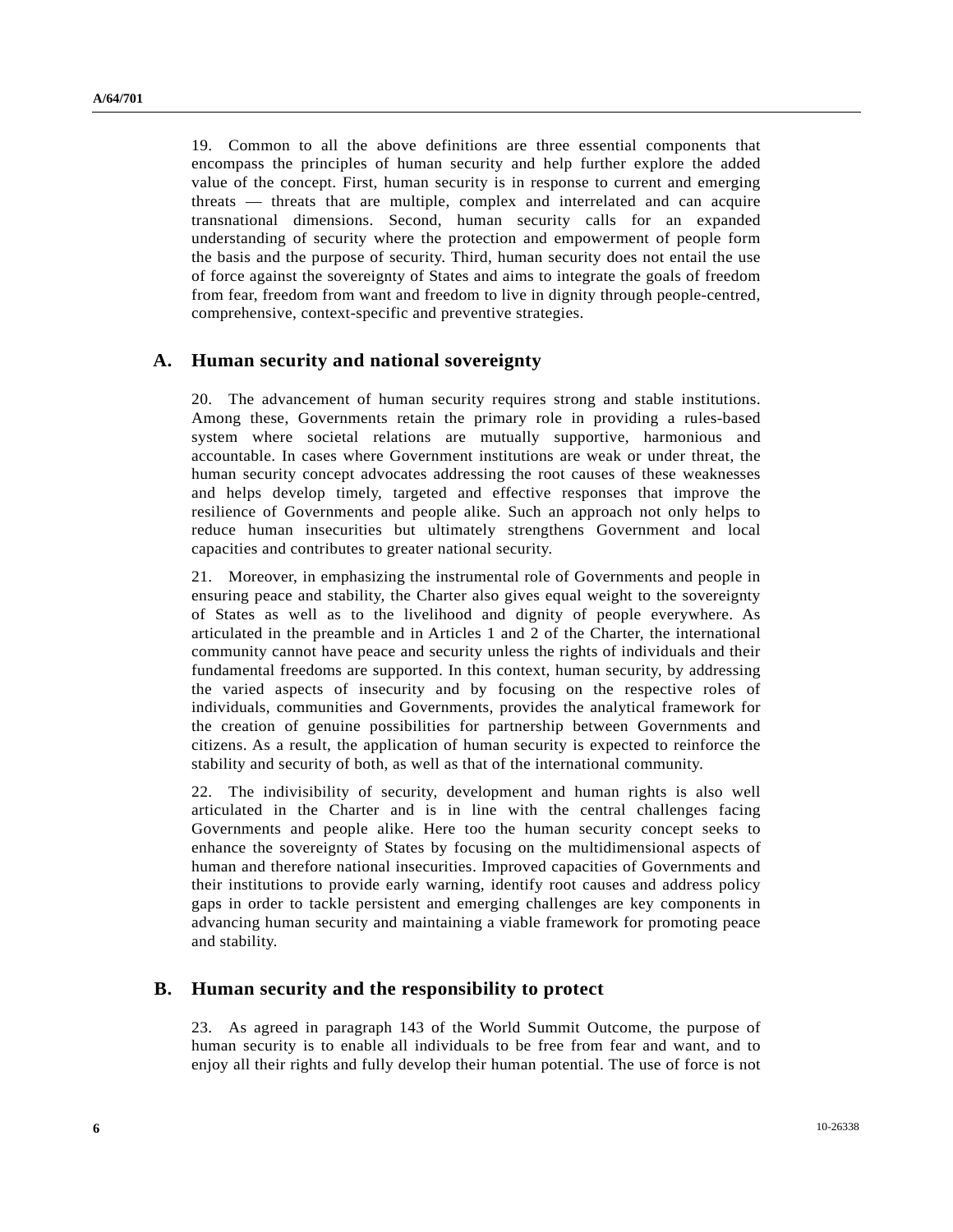envisaged in the application of the human security concept. The focus of human security is on fostering Government and local capacities and strengthening the resilience of both to emerging challenges in ways that are mutually reinforcing, preventive and comprehensive.

24. Meanwhile, the responsibility to protect, as agreed upon by Member States in paragraphs 138 to 140 of the World Summit Outcome, focuses on protecting populations from specific cases of genocide, war crimes, ethnic cleaning and crimes against humanity. As noted in the Secretary-General's report on implementing the responsibility to protect (A/63/677), the international community, guided by the principles of the Charter, must do its part to prevent and limit the escalation of these cases. Such cases result in large and complex humanitarian crises that are costly in terms of human lives, loss of social capital and financial resources, and are more difficult to resolve later.

# **IV. Human security principles and approach**

25. The concept of human security acknowledges that due to catastrophic events people may be faced with sudden insecurities and deprivations that not only undo years of development but also generate conditions that may lead to growing tensions. As a result, human security draws attention to a wide range of threats faced by individuals and communities and focuses on the root causes of such insecurities. In addition, by understanding how particular constellations of threats to individuals and communities translate into broader intra- and inter-State security breaches, human security seeks to prevent and mitigate the occurrence of future threats, and in this regard can be a critical element in achieving national security and international stability.

26. Moreover, human security underscores the universality and primacy of a set of freedoms that are fundamental to human life, and as such it makes no distinction between civil, political, economic, social and cultural rights, thereby addressing security threats in a multidimensional and comprehensive manner. In this way, the human security concept introduces a practical framework for identifying the specific challenges that are at stake in a particular situation of insecurity as well as for considering the institutional and governance arrangements that are needed to ensure the survival, livelihood and dignity of individuals and communities. Improvements in human security directly and positively impact people's daily lives and as a result give rise to more immediate and tangible results that help strengthen the legitimacy of actions taken by Governments and other actors.

27. Contained in scope, human security informs policies that, while comprehensive, are nevertheless targeted, and capture the most critical and pervasive threats that are relevant to a particular situation. For example, some human security challenges are specific to the internal dynamics of a particular community, such as lack of access to resources and opportunities, while others are transnational, such as pandemics, climate change and financial and economic crises. The consideration of the scope of human security is important in formulating policy and operational recommendations and calibrating them to particular contexts.

28. The human security concept derives much of its strength from a dual policy framework that rests upon the mutually reinforcing pillars of protection and empowerment. Application of this framework offers a comprehensive approach that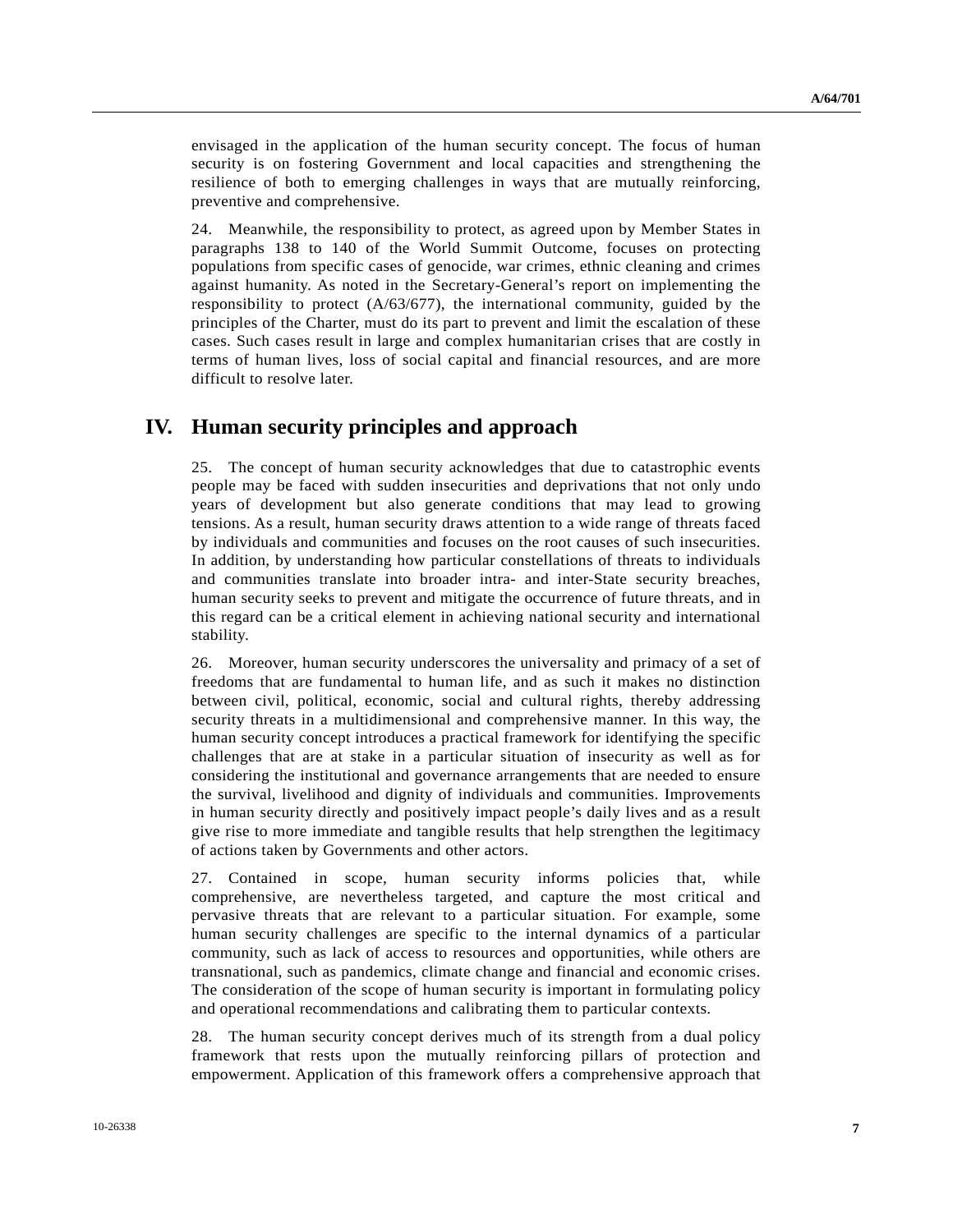combines top-down norms, processes and institutions, including the establishment of early warning mechanisms, good governance and social protection instruments, with a bottom-up focus, in which participatory processes support the important role of individuals and communities as actors in defining and implementing their essential freedoms. As a result, human security not only promotes a framework under which people are protected and empowered, and are therefore in a better position to actively prevent and mitigate the impact of insecurities, but it also helps in establishing a social contract among various actors in a given society by cultivating public discourse, promoting local ownership and strengthening Statesociety relations.

29. Conditions of human insecurity vary significantly across countries and communities. Both the causes and manifestations of insecurity depend on a complex interaction of local, national, regional and international factors. As a broad, flexible and context-specific concept, human security provides a dynamic framework that enables the development of solutions that are embedded in local realities. Furthermore, by identifying the concrete needs of populations under stress, human security reveals mismatches between domestic, regional and international policies and helps identify priority needs at the local level. Subsequently, short-, mediumand long-term strategies can be developed based on the actual needs, vulnerabilities and capacities of the affected communities.

30. Finally, with its emphasis on the interconnectedness of threats, human security requires the development of an integrated network of diverse stakeholders, drawing from the expertise and resources of a wide range of actors from across the United Nations system as well as the private and public sectors at the local, national, regional and international levels. Human security can therefore promote the establishment of synergies and partnerships that capitalize on the comparative advantages of each implementing organization and help empower individuals and communities to act on their own behalf. This ensures coherence on the goals and responsibilities as well as the allocation of resources among the various actors, thereby eliminating duplication and advancing more targeted, coordinated and costeffective responses that are people-centred and capacity-enhancing.

# **V. Applying the human security concept to different priorities of the United Nations**

31. The crises of recent years have sharpened the focus of the international community on the global interdependence of the challenges we face. These multiple crises, which are currently on the agenda of the United Nations, reveal our mutual vulnerabilities to different types of insecurities. These crises also highlight the need for greater collaboration on the application of human security and its importance to the promotion of peace and security.

### **A. The global financial and economic crisis**

#### **1. The multidimensional impact**

32. The global financial and economic crisis and the subsequent tightening of the credit markets have threatened the livelihoods of millions of people around the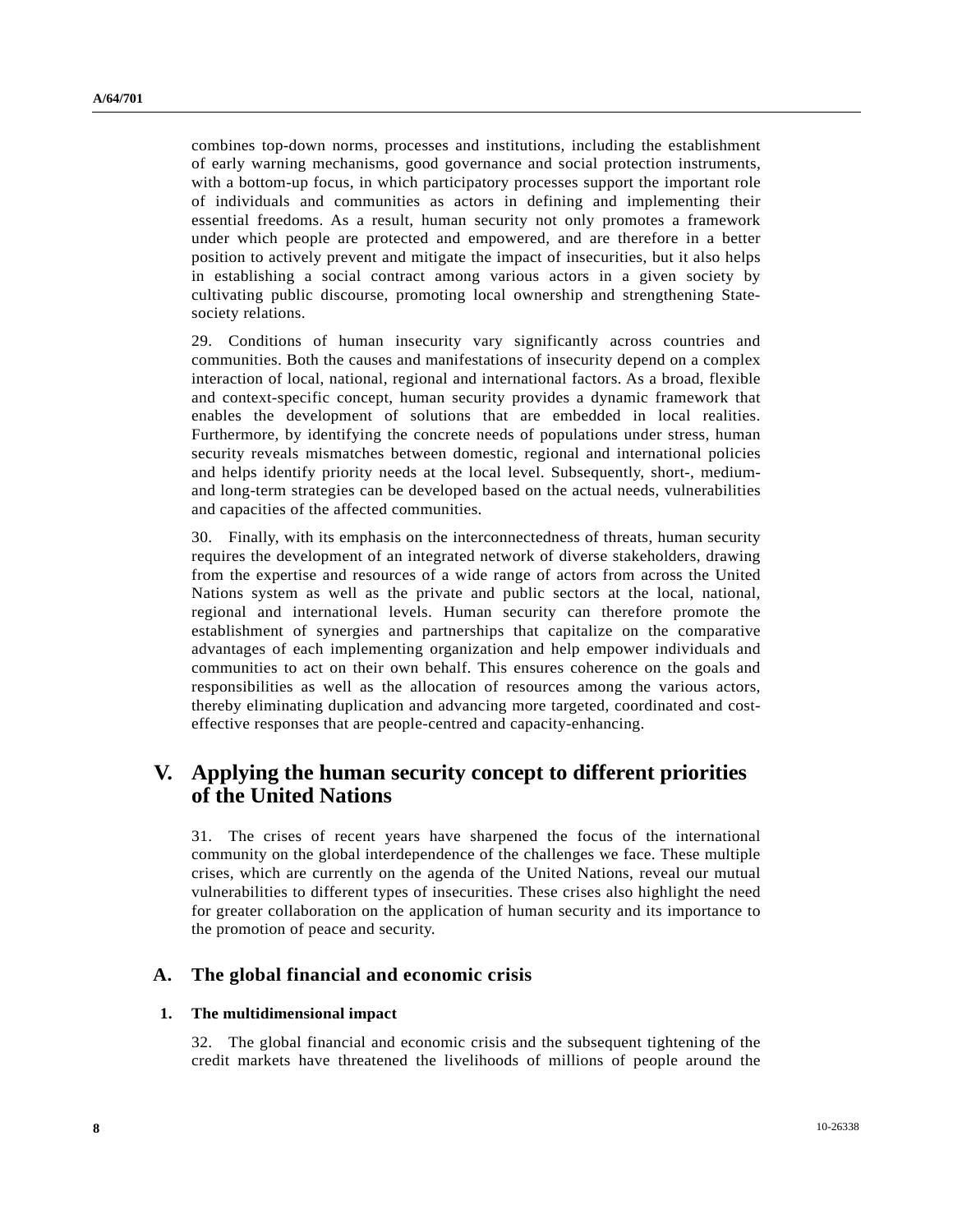world. As I outlined in my report on the world financial and economic crisis and its impact on development (A/CONF.214/4), the reduction in employment and income opportunities, lower trade in goods and services and the dramatic drop in remittances have resulted in further setbacks in our efforts towards poverty reduction. Previous financial and economic crises have shown that poor countries are highly susceptible to the ramifications of these crises. Rising unemployment and increasing poverty confront these countries precisely at a time when diminishing resources limit their ability to mitigate the negative impacts of these crises.

33. Moreover, the current global financial and economic crisis extends beyond an increase in economic insecurity. In the absence of appropriate counter-cyclical macroeconomic policy measures and supportive social protection systems, the crisis has had negative consequences in terms of additional food, health and environmental insecurities. The FAO projects that, as a result of the crisis, the number of hungry and undernourished people worldwide will increase to an historic high of over one billion people. In addition, changes in land use and accelerated deforestation may increase the risk of environmental degradation, adding further urgency to the challenges being faced by the international community as a result of the crisis.

34. The combined impact of these insecurities may also threaten our progress towards achieving the Millennium Development Goals by 2015. Today, with a number of donor economies in recession and many developing countries unable to mobilize the required resources, a diminished amount of funding for the Goals would not only slow global progress towards meeting them but could also reverse recent hard-won development gains in some developing countries.

#### **2. Current responses**

35. In recognizing the multidimensional effects of the global financial and economic crisis, international and national responses must be guided by the need to: (a) address the human and ecological costs of the crisis; and (b) strengthen the global partnership to accelerate progress towards achieving the Millennium Development Goals. With the impact of these challenges intertwined, inadequate coordination among Governments will have wider security repercussions in terms of economic unilateralism and increased tensions among countries.

36. It is therefore heartening that Member States, multilateral institutions and regional bodies have mobilized to respond to the crisis collectively from a comprehensive and people-centred perspective. As a result, leaders at numerous summits have agreed to undertake actions that help address the human and social impacts of the crisis. Such responses strengthen human security since they emphasize both mitigation measures that address immediate needs as well as protection and empowerment strategies that strengthen the resilience of Governments and individuals, making it easier for them to cope with current and future crises. For example, in the most vulnerable countries where the impact of the global financial and economic crisis has placed a higher threat on the survival and livelihoods of poor communities, donors from the States Members of the Organization for Economic Cooperation and Development (OECD), as well as international organizations such as the World Bank, have agreed to provide both short-term liquidity and long-term development financing in order to support the efforts of national Governments to respond swiftly to the needs of those most severely affected by the crisis.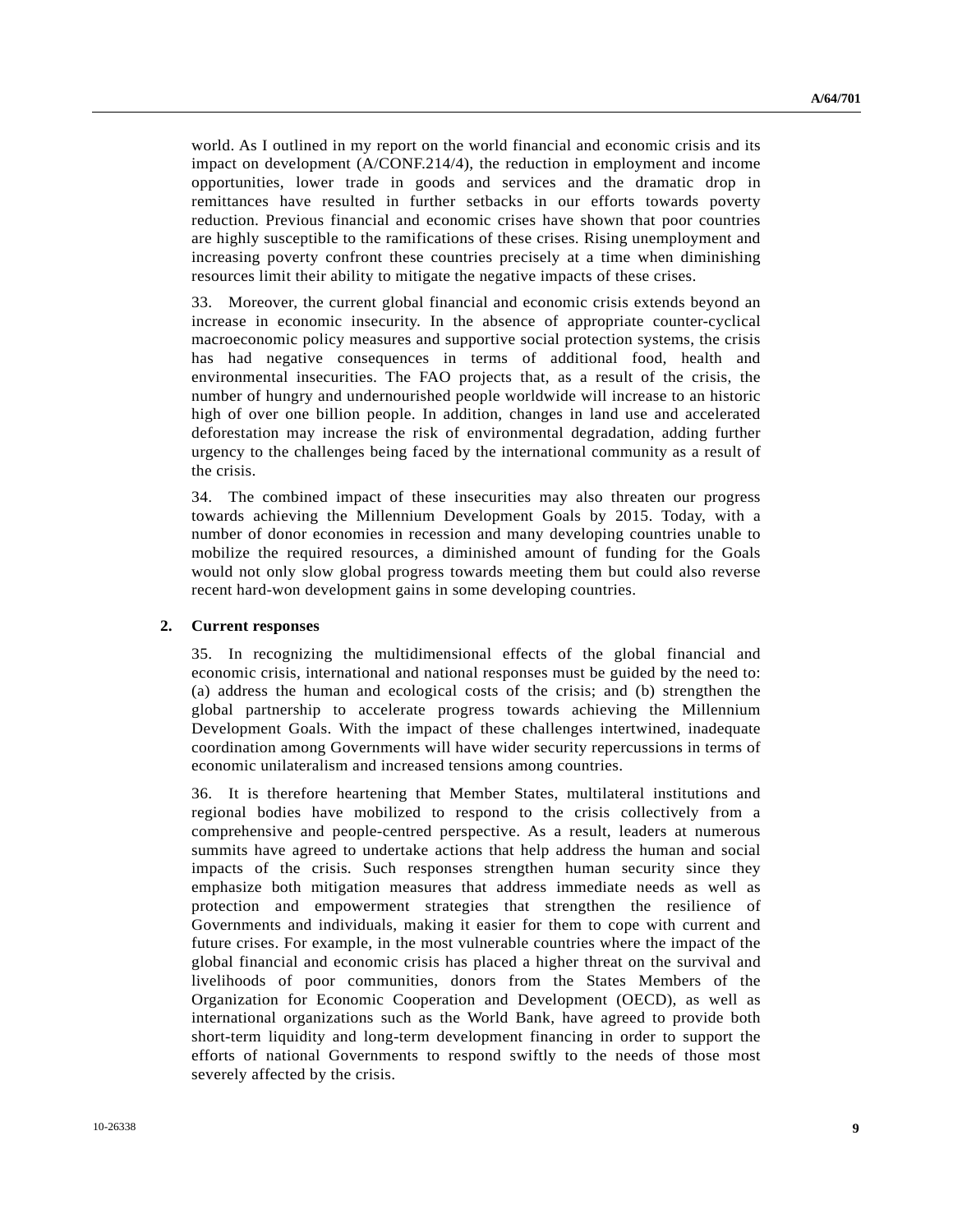37. In the meantime, while the Millennium Development Goals have suffered some setbacks as a result of the global financial and economic crisis, the story is not all bleak. Progress has been made in many developing countries. The challenge now is to bridge the existing implementation gaps and to extend the reach of the Goals to the most vulnerable communities within countries. All too often, there are areas and groups that have been left behind, including rural communities, internally displaced persons, migrants, ethnic minorities, and the poorest households. In a world facing multiple crises, poverty-fighting commitments are more important than ever in ensuring human and global security.

### **B. Volatility in food prices and food insecurity**

#### **1. The multidimensional impact**

38. The impact of rising food prices along with climate-related emergencies, protracted conflicts and the global financial and economic crisis is of particular concern to human security. These threats together have created a dramatic increase in the number of people living without sufficient food. For the first time in history, more than 1 billion people are hungry, with more than 17,000 children dying of hunger every day, one every five seconds, totalling 6 million a year. Women, children, refugees and the displaced are among the most severely impacted by rising food prices. These communities and groups suffer critical losses to their human security as they consume fewer and less nutritious foods, cut expenditures on health and education and sell their productive assets with detrimental effects on their shortand long-term well-being. Frustrations over food insecurity have also led to socio-political instabilities. Over the past year and a half, food insecurity has led to political unrest in some 30 countries where protests and civil riots related to rising food prices have been noted.

#### **2. Current responses**

39. As articulated in the Comprehensive Framework for Action of the High-level Task Force on the Global Food Security Crisis, established in April 2008, a collective commitment to shielding people from downside risks in an enduring and empowering manner is central to improving food and nutritional security. In this regard, the international community and Governments must continue not only to address the root causes of food insecurity, whether due to internal or external factors, endemic or cyclical conditions, but also to support community resilience through people-centred responses that foster sustainable agricultural practices; promote income opportunities; improve market access and food distribution networks; and strengthen early warning and social protection systems.

40. Moreover, while some of the economic and structural factors related to food insecurity are common to most countries, the results, impacts and specific root causes of food insecurity vary significantly across and within countries. By focusing on the particular characteristics and conditions of food insecurity in a given country, the human security concept can help develop targeted, sustainable and preventive responses that are grounded in local realities. In addition, the human security framework helps to identify the different ways in which food insecurity can increase vulnerabilities in other areas such as health and the environment. If neglected, the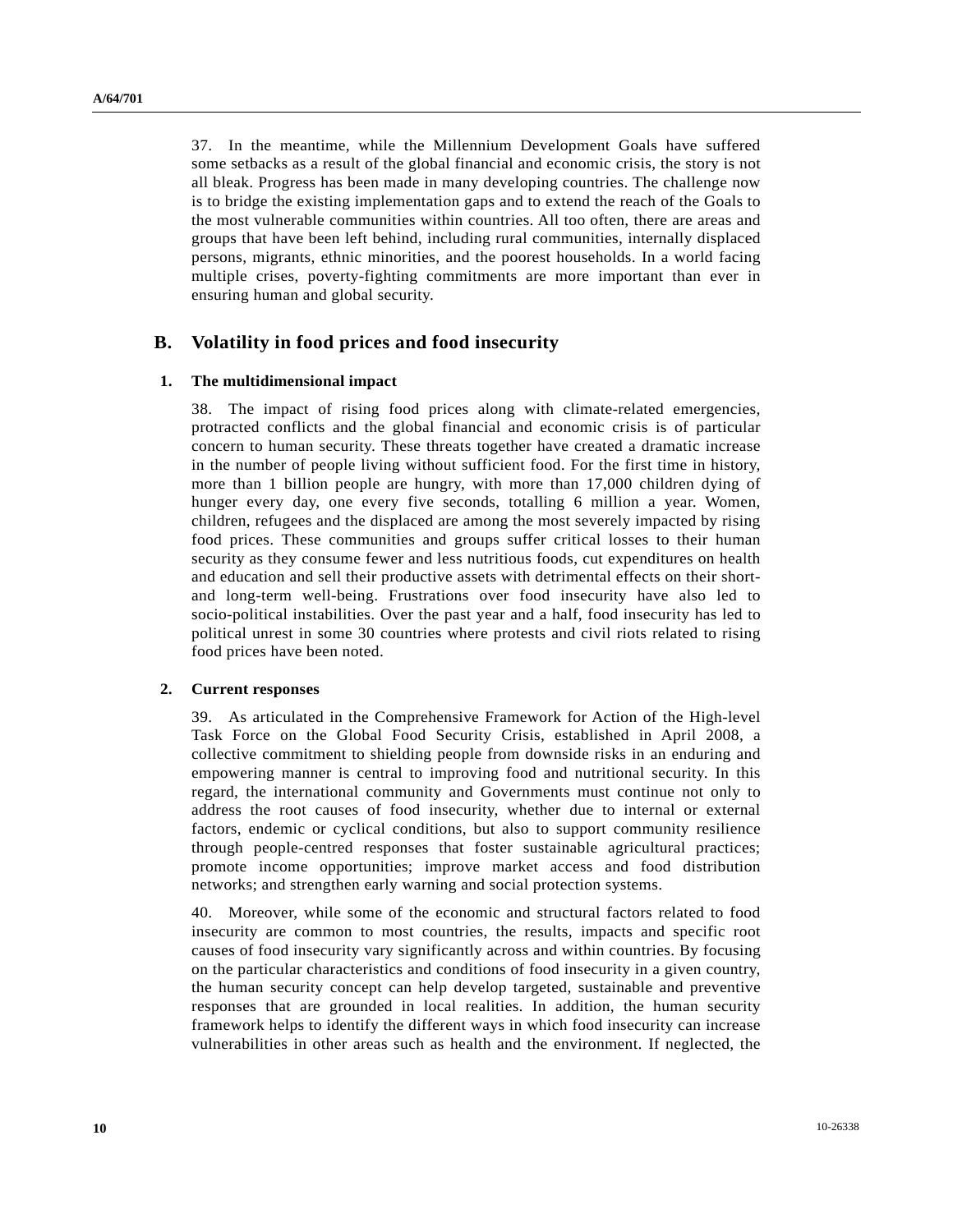convergence of these vulnerabilities can have dire effects on the welfare of millions of people.

### **C. The spread of infectious diseases and other health threats**

#### **1. The multidimensional impact**

41. The latest influenza A (H1N1) pandemic has been a stark reminder of the human and economic costs of health-related emergencies. Poor health, whether caused by global pandemics or due to inadequate health-care systems and other causes, poses significant threats to people everywhere. Today, it is increasingly clear that the health of one community has serious implications for that of other communities and, in some instances, between countries.

42. Poor health also weakens progress towards the achievement of the Millennium Development Goals. For example, across sub-Saharan Africa, controlling onchocerciasis, river blindness, which costs less than \$1 per person, can deliver an estimated \$3.7 billion in productivity; and polio eradication could save Governments \$1.5 billion in vaccines, treatment and rehabilitation costs. Yet in many developing countries, basic lifesaving treatments are still not available to large segments of the population, leading to significant levels of lost productivity and unacceptable rates of preventable death.

#### **2. Current responses**

43. The global response to the H1N1 influenza is an example of multilateralism at its best. It has demonstrated what is possible when the international community makes a strong commitment to fighting a specific human security challenge. By placing vulnerable communities and countries at the centre of the planning process, policymakers and development practitioners are better able to understand the specific gaps and vulnerabilities in a given situation and, as a result, can more appropriately target their responses to where it matters the most.

44. Past efforts have also demonstrated that success depends on implementing comprehensive protection and empowerment strategies. Protection measures aim at preventing, monitoring and anticipating health-related threats. They entail developing early warning and response mechanisms as well as strengthening preparedness to identify, validate and control health-related challenges. Meanwhile, empowerment measures rely on improving health-care systems, educating and mobilizing the public, and developing local-level health insurance schemes. Together such a comprehensive framework improves preparedness for current and emerging health-related challenges as well as progress in the provision of affordable, functioning and accessible health care, both of which are instrumental to long-term prosperity and development.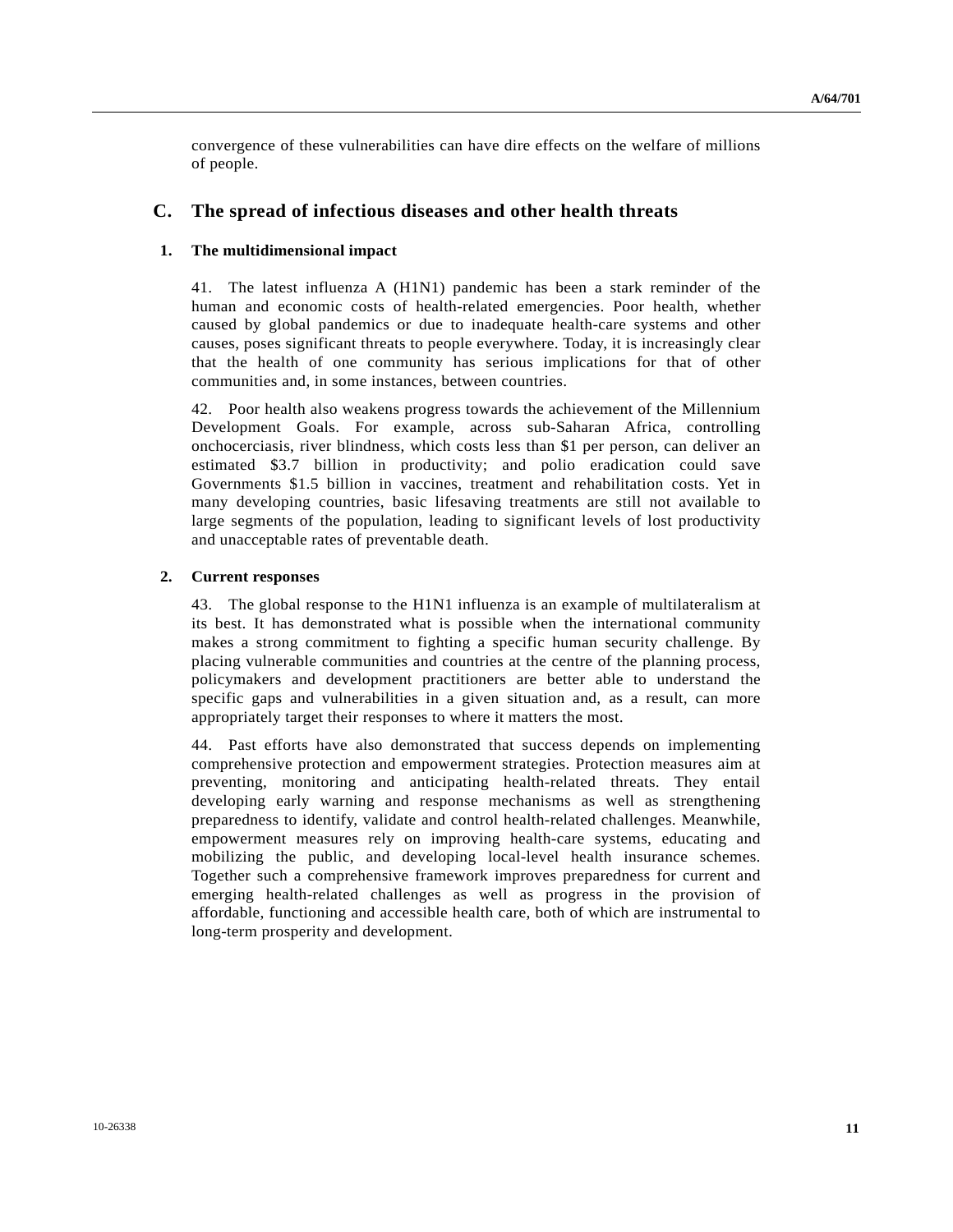## **D. Climate change and the increase in the frequency and intensity of climate-related hazard events**

#### **1. The multidimensional impact**

45. Climate change and its interactions with other insecurities is one of the most pressing issues of our time. Among its many consequences are an increase in the frequency, variability and intensity of events such as floods, storms, desertification and droughts. Climate change also exacerbates poverty. Climatic fluctuations, environmental degradation and extreme weather patterns disrupt harvests, deplete fisheries, erode livelihoods and increase the spread of infectious diseases. Vulnerable groups are particularly at risk, not only from the immediate impacts of climate-related disasters but also from knock-on risk factors such as displacement and migration.

46. As I outlined in my report on climate change and its possible security implications (A/64/350), climate change can also be a "threat multiplier" where the loss of land, coupled with persistent poverty, displacement and other insecurities, may trigger competition over increasingly scarce natural resources that can intensify into societal tensions. With majority of climate-related deaths and economic losses occurring in poor regions, climate change puts an enormous stress on the social and economic systems of poor countries.

#### **2. Current responses**

47. To date, Governments and their international partners have reached a common understanding on the need to place climate change in the broader context of sustainable development and poverty eradication. In particular, there is broad consensus on the importance of mainstreaming disaster reduction and risk management into national development plans, promoting community-based adaptation and mitigation plans, and accelerating the transfer and deployment of information, knowledge and technologies, especially to those countries most vulnerable to climate change.

48. Meanwhile, where climate change threatens to exacerbate socio-economic conditions, a better understanding of the interlinkages between climate change and other dimensions of human security is needed. Such an understanding can help assess the causes and identify the actions needed to manage the combined risks of climate-related insecurities. In these fragile spots, special attention from the international community is required to assist countries in reducing the social stresses that emerge when State institutions are overstretched and the delivery of basic services is inadequate.

## **E. Prevention of violent conflicts, peacekeeping and peacebuilding**

#### **1. The multidimensional impact**

49. Contemporary conflicts overwhelmingly impact civilian populations. In the aftermath of conflicts, peace is often very fragile and the needs of people are far greater than the capacities available. As a result, post-conflict situations are fluid and create new uncertainties that together can weaken the ability of the affected population to establish the necessary conditions for recovery.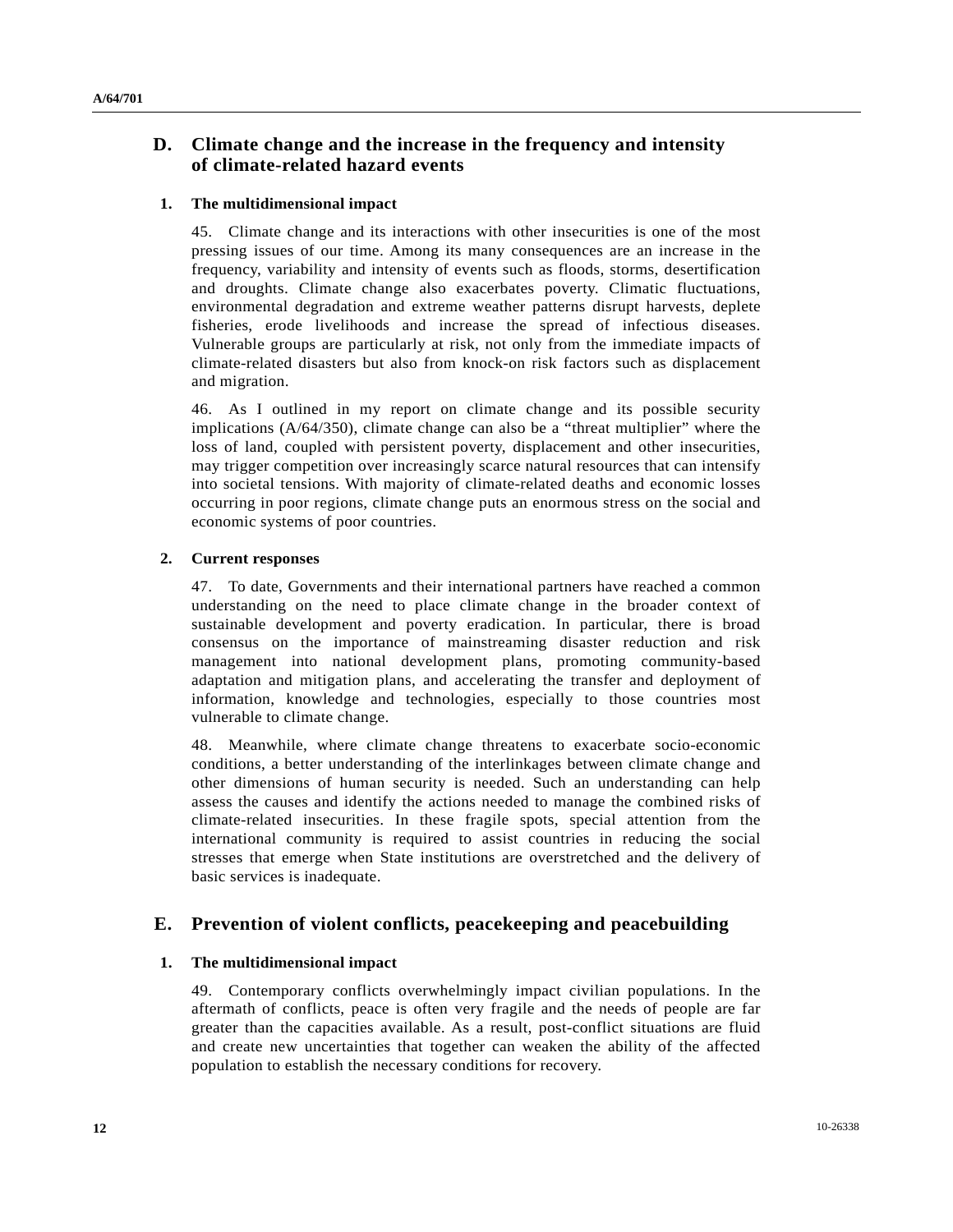50. Despite these daunting challenges, post-conflict situations provide significant opportunities to address the root causes of conflicts, heal fragmentations, diminish inequalities and strengthen State-society relations. In this critical and fragile period, people's rights to political, economic, social and cultural freedoms must be protected to help Governments recover from the aftermaths of conflicts.

#### **2. Current responses**

51. In recent years, responses to conflict prevention have increasingly focused on tackling the root causes of conflicts. This awareness has resulted in the integration of conflict prevention strategies into national development and poverty reduction plans. The international community has also learned that protection and empowerment measures are not only strategies to be adopted during and after conflicts but are also important conflict prevention mechanisms. As a result, protection efforts have targeted the most vulnerable groups, including women, children and the displaced, and have placed increasing emphasis on supporting the capacities of national authorities to, inter alia, provide public safety, deliver essential basic services and strengthen the rule of law. Since conflicts erode trust among communities, protection strategies are most effective when they are complemented with empowerment measures that promote partnerships with local and national stakeholders. Local partners can play a significant role in reinforcing national ownership in the country's future, nurturing reconciliation and coexistence and restoring trust in the institutions that return stability to post-conflict situations.

52. Conflict prevention also requires integrated and multisectoral strategies that cover all aspects of recovery. Such an integrated approach advances targeted responses that capitalize on the expertise and the potential complementarities between political, military, humanitarian and developmental actors, thus avoiding duplication across sectors and strengthening the prospect for recovery in postconflict settings. At the United Nations, a key mechanism to ensure the coherence of all activities of the Organization in post-conflict situations has been the Peacebuilding Commission. Through its unique membership and working modalities, the Commission has promoted peacebuilding activities in Burundi, the Central African Republic, Guinea-Bissau and Sierra Leone. It is my hope that as the Commission approaches its five-year review later in 2010, the principles and goals of human security will be further reflected in its activities.

## **VI. Initiatives to promote human security**

53. The human security concept not only highlights the institutional gaps that may hinder our common objectives to address current and emerging threats but it also reminds us of the added value of a people-centred approach that instils a sense of ownership and duty by all involved, including Governments, private citizens, regional organizations and the international community. The following are examples of recent efforts to advance human security at national and regional levels as well as within the United Nations system.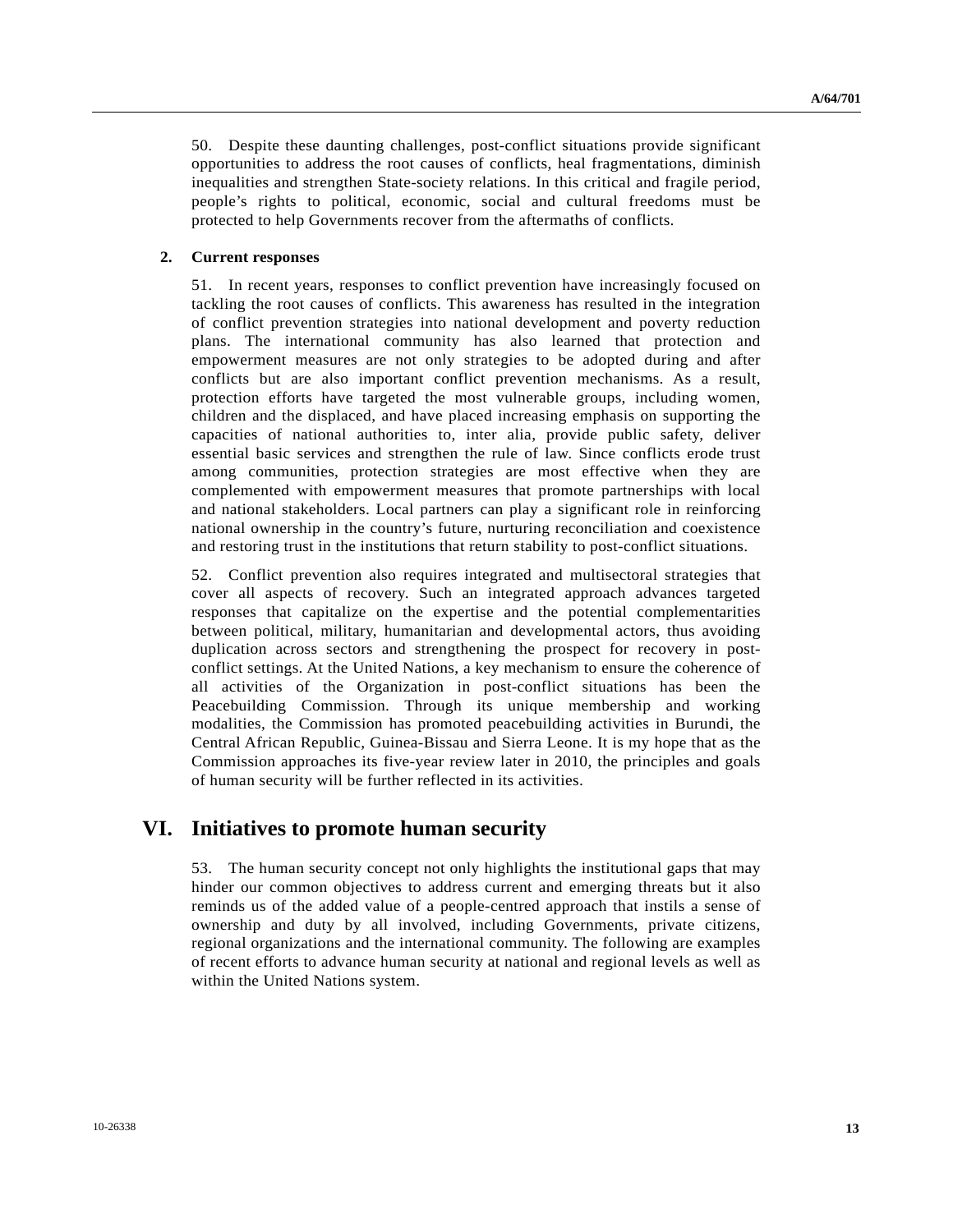## **A. National initiatives**

54. Over the past two decades, Governments have made significant efforts to place human security in their national and foreign policies. In addition to efforts made by members of the Friends of Human Security and the Human Security Network, concerns for human security are also of interest to countries like Mongolia, Ecuador and Thailand.

55. In 2000, human security became a priority area for the Government of Mongolia, which is currently implementing an initiative under its Good Governance for Human Security programme. Moreover, as the host of the Fifth International Conference of New or Restored Democracies in 2003, Mongolia reinforced its commitment to incorporating the fundamental principles of human security into its domestic policies and ratified the Ulaanbaatar Declaration on Democracy, Good Governance and Civil Society.

56. In 2008, Ecuador adopted human security in its constitution, paving the way for a more people-centred response to some of the country's most urgent and critical threats. Focusing on the link between peace and development, the Government of Ecuador aims to build sustainable peace on the basis of development, social justice, equality and dignity.

57. Another contributor to the growing movement to promote human security is the Government of Thailand. Thailand is the first country to establish a ministry dedicated to human security. Among its many activities, the Ministry of Social Development and Human Security works to advance "freedom from want" and "freedom to live in dignity" from a people-centred perspective, actively utilizing and promoting strengthened multisectoral collaboration among national organizations dedicated to the promotion of human security.

## **B. Regional and subregional intergovernmental organizations**

58. Regional and subregional intergovernmental organizations play an important role in identifying common insecurities, mobilizing support and advancing collective action. With knowledge of the political nuances and cultural sensitivities of their regions, these organizations are crucial partners in guaranteeing human security.

59. In Africa, the importance of human security and the interlinkages between peace, security and development are reflected in the work of the African Union and have been included in decisions such as its Non-Aggression and Common Defence Pact, the African Union Constitution Act and the Statement of Commitment to Peace and Security in Africa. At the subregional level, the Economic Community of West African States (ECOWAS) has employed the principles of human security in its efforts to maintain and advance peace and security. To that end, in 2008, ECOWAS adopted its Conflict Prevention Framework, with the objective of strengthening the human security architecture in the subregion and ensuring timely and targeted multi-actor and multidimensional responses to combat threats to human security.

60. In 1997, in response to the Asian financial crisis, the members of ASEAN issued a joint statement, ASEAN Vision 2020, which envisaged a region where respect for human dignity and equitable access to opportunities allow for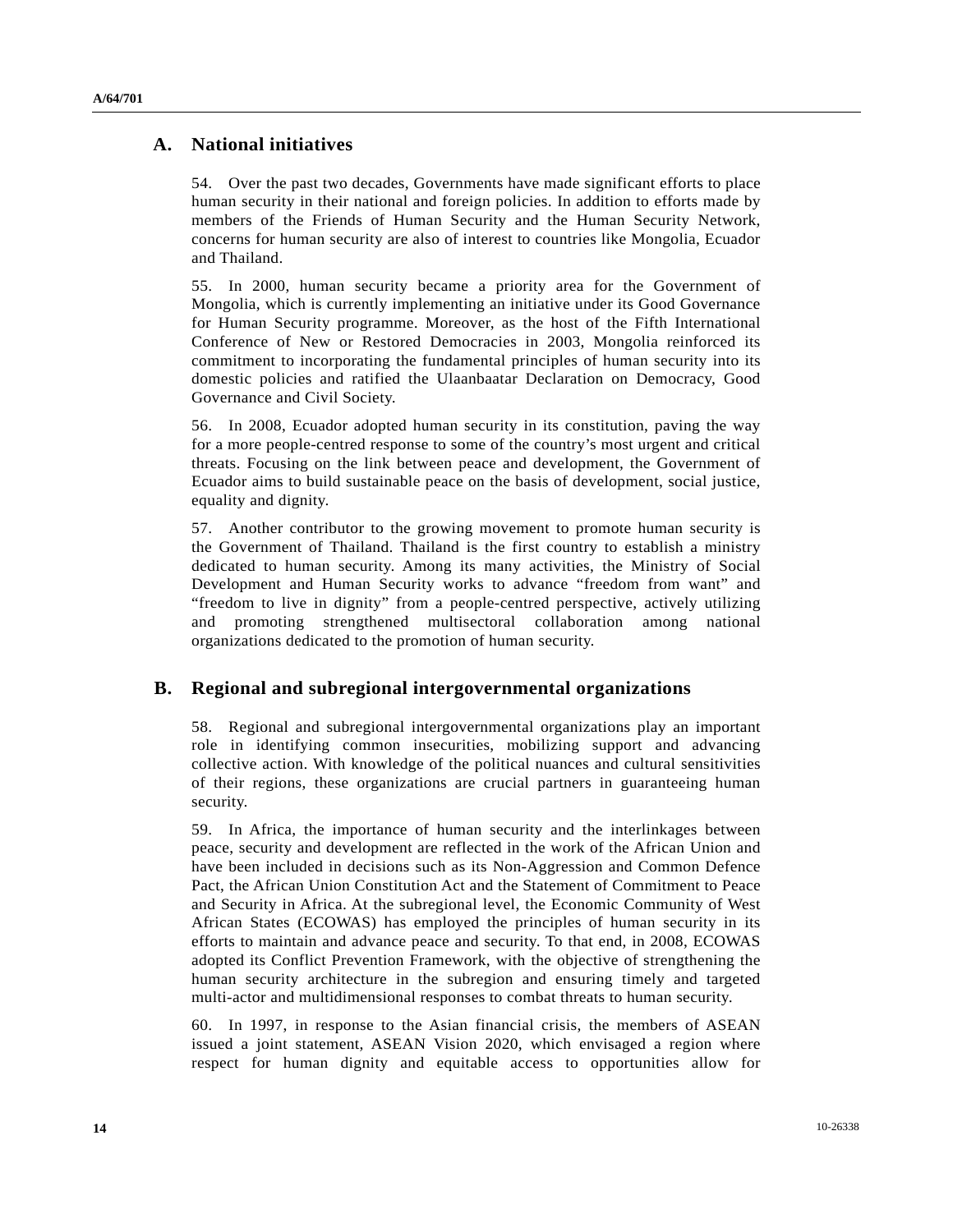comprehensive human development. Since that time, human security has gained additional ground among ASEAN member States, as was reflected in the 2009 joint declaration of ASEAN Defence Ministers, which highlighted the importance of non-traditional threats to security and the role of ASEAN in advancing integrated responses to such challenges. Similarly, the Asia-Pacific Economic Cooperation forum (APEC) has also recognized the importance of human security to sustainable growth and prosperity. As a result, since the eleventh APEC Economic Leaders' Meeting in Bangkok in 2003, leaders have asserted the need to enhance human security by acknowledging that vulnerability to natural disasters, international terrorism, pandemics and cross-border drug trade impose high economic costs that threaten human security in the subregion.

61. Also noteworthy is the Declaration on Security in the Americas, adopted in October 2003 by OAS. The Declaration acknowledges that the conditions for human security are dependent upon respect for people's dignity, human rights and fundamental freedoms.

### **C. United Nations system: initiatives at the policy level**

62. In addition to contributions by Member States, the work of the Commission on Human Security has been critical in advancing the human security concept within the United Nations system. Established in order to advance the twin goals of "freedom from want" and "freedom from fear" agreed to at the 2000 Millennium Summit, the Commission embarked on a programme of global outreach and engaged in wide-ranging consultations with Governments, regional and international organizations and civil society. The Commission's final report, *Human Security Now*, published in 2003, has been instrumental in enhancing the application of the human security concept in the United Nations, most notably, in the work of the United Nations Trust Fund for Human Security. In 2004, the Trust Fund revised its funding guidelines according to the findings contained in the Commission's report, and, the projects it funds today, under the guidance of the Advisory Board on Human Security, reflect the Commission's innovative recommendations.

63. The Human Development Report Office at UNDP has also played an important role in improving the understanding of the human security concept. Since the issuance of the *Human Development Report 1994* on human security, some 20 national human development reports have been produced on this subject. These reports have demonstrated how the human security concept can be contextualized and used to promote responses that better address the specific insecurities facing each country. For example, the 2003 national report of Latvia focuses on the multiplicity of insecurities experienced by the Latvian people during a period of social, economic and political transition and offers policy suggestions to enhance their resilience and capacities. Similarly, the 2004 national report of Afghanistan provides a comprehensive analysis of the multidimensional causes of the insecurities faced by the people of Afghanistan and outlines specific policy recommendations needed for the rebuilding of the country.

64. UNESCO has also convened a series of conferences entitled, "Promoting human security: ethical, normative and educational frameworks" at the regional and subregional levels. These conferences and the accompanying publications have highlighted the region-specific and yet the universal nature of human security. The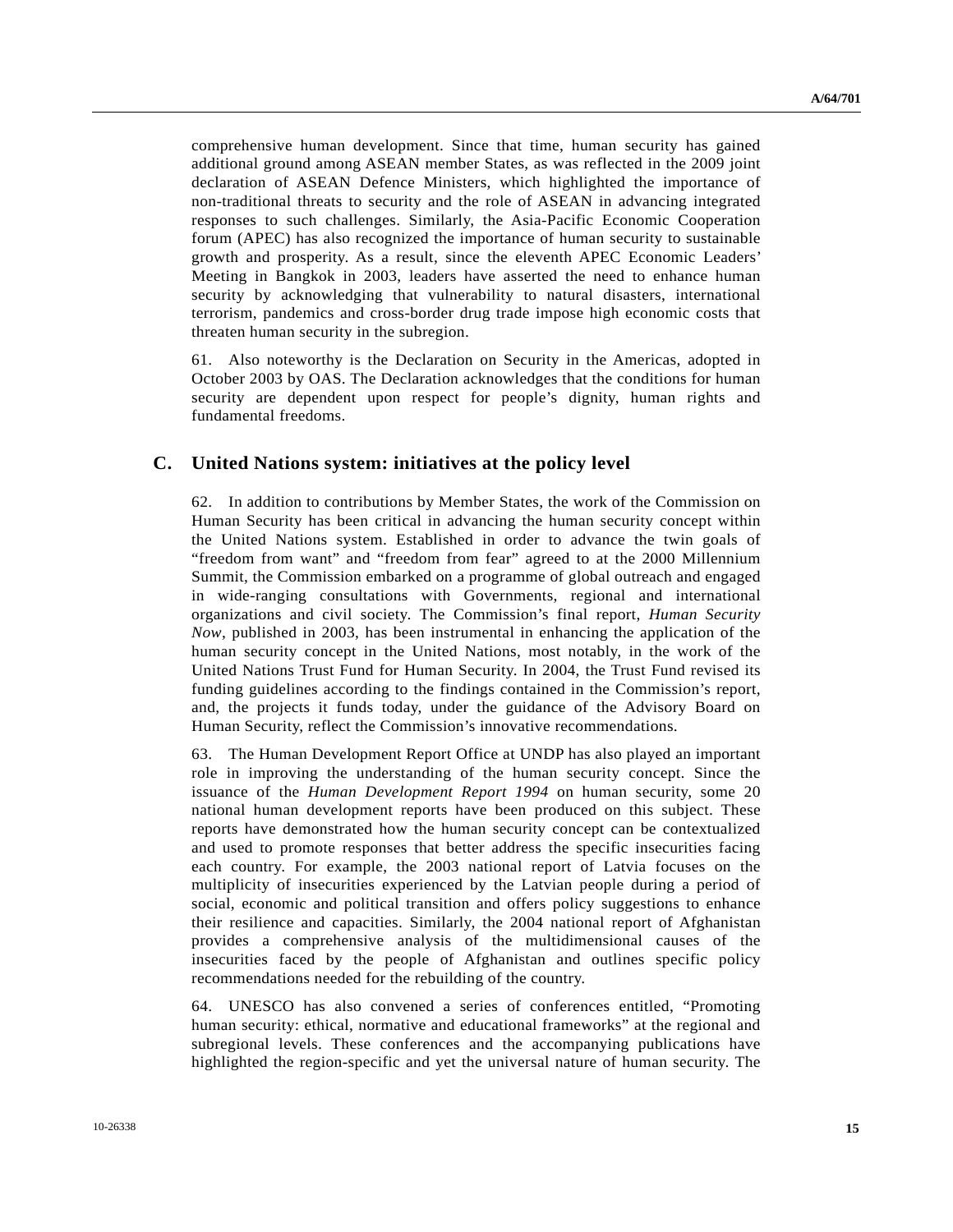outcome of the regional consultations is summarized in a final publication issued in 2008, entitled, *Human Security: Approaches and Challenges*.

## **D. Field-based projects funded by the United Nations Trust Fund for Human Security**

65. Over the past 10 years, the United Nations Trust Fund for Human Security has played a critical role in channelling financial resources to field-based projects on the application of the human security concept in the United Nations system. As at December 2009, the Trust Fund had allocated approximately \$323 million to 187 projects in over 60 countries. These projects address multisectoral issues and give priority to regions where insecurities are most critical and pervasive. Since 1999, projects in Africa have received the highest percentage of funding, at 32.3 per cent, with Eastern Europe and Central Asia receiving 29 per cent, Asia and the Pacific 23.3 per cent, Latin America and the Caribbean 7.7 per cent, the Middle East and Arab States 2.9 per cent, and global projects receiving 4.8 per cent. The following are some examples of the projects supported by the Trust Fund.

66. In the Ituri region of the Democratic Republic of the Congo, the Trust Fund is supporting a project that combines the efforts of UNDP, FAO, UNICEF, UNHCR, WFP, the United Nations Organization Mission in the Democratic Republic of the Congo (MONUC), UNFPA and WHO, along with local, national and international non-governmental organizations, as well as the provincial government. Placing communities at the centre of post-conflict recovery, the project addresses the full range of insecurities faced by people of the district. In particular, the project aims to strengthen public safety; improve health and education; support economic recovery and promote a culture of peaceful coexistence between diverse groups. The combined impact of these efforts provides significant opportunities to decrease inequalities, strengthen social networks and improve State-society relations, all of which are required to produce the peace dividend needed to bolster confidence in consolidating peace and transitioning to sustainable development.

67. For generations, poppy production has been the main source of income for large segments of inhabitants in the highlands of Shan State in Myanmar. While recent efforts on opium eradication have produced considerable progress, however, in the absence of alternative income opportunities for former poppy farmers, incomes have declined in the affected communities. This has triggered concerns over the possible resumption of tensions between competing ethnic groups in the area. With funding from the United Nations Trust Fund for Human Security, several United Nations organizations (WFP, FAO, UNODC and UNFPA), in partnership with local and international non-governmental organizations, are working together to enhance the requisite health, education, nutrition, infrastructure and capacitybuilding needs of former poppy farmers and poor vulnerable families in the region. By improving livelihoods and strengthening food security, the project provides tangible alternatives to communities facing difficulties in freeing themselves from their dependency on poppy production and enhances the conditions for the eradication of poppy production in Myanmar.

68. The areas of Belarus, the Russian Federation and Ukraine that were affected by the Chernobyl nuclear accident, in addition to those around the former nuclear test site of Semipalatinsk in Kazakhstan, are facing challenges related to fears of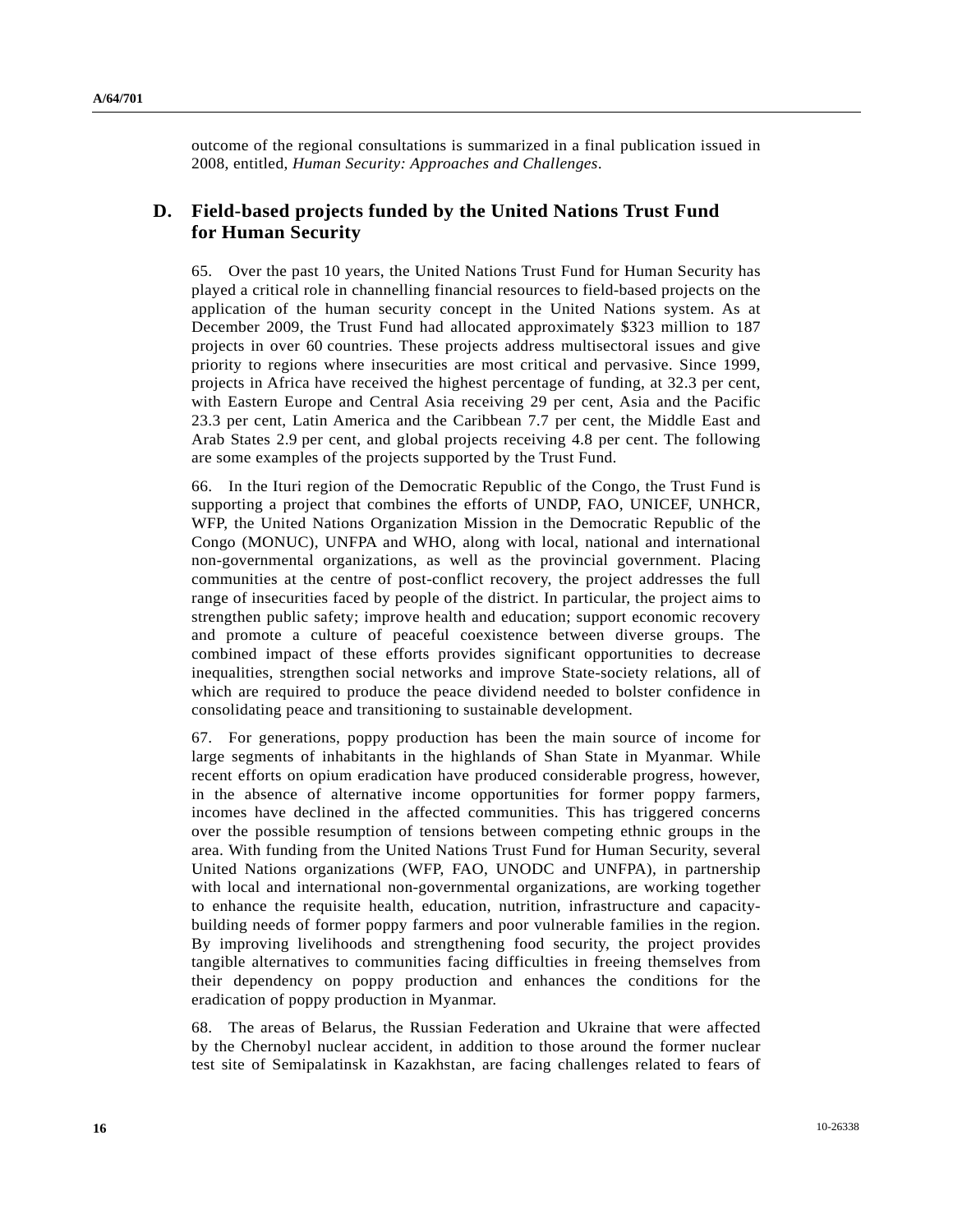radiation; lack of income opportunities and social services. Multi-agency projects supported by the United Nations Trust Fund for Human Security respond to the most important human security needs of the affected populations. The Semipalatinsk project, for example, focuses on improving living standards through income generation, access to microcredit, and community empowerment. In addition, the International Chernobyl Research and Information Network works to help the region by providing up-to-date and scientifically accurate information on how to live safely in areas affected by the accident. By using the multisectoral and people-centred focus of the human security concept, the projects succeed in bringing additional partners, promoting self-reliance and offering sustainable opportunities for dignified livelihoods.

# **VII. Conclusion: the core elements and added value of human security**

69. In today's increasingly interlinked world, where threats can potentially spread rapidly within and across countries, human security is a practical approach to the growing interdependence of vulnerabilities facing peoples and communities. As a result, the application of human security calls for people-centred, comprehensive, context-specific and preventive responses. Such an approach helps focus attention on current and emerging threats; identifies the root causes behind these threats; and supports early warning systems that help mitigate the impact of such threats. Furthermore, such an approach promotes multi-stakeholder responses that enable the protection and empowerment of people and communities. Together these aim to advance freedom from fear, freedom from want and freedom to live in dignity for all.

## **VIII. Recommendations**

70. The broad understanding of human security, as contained in paragraph 143 of the World Summit Outcome and further defined in the present report, is at the centre of the work of the United Nations. With a mandate to address security, development and human rights, the United Nations system is instrumental in addressing human security issues. The application of the human security concept does not bring additional layers to the work of the United Nations, but rather complements and focuses the activities of the Organization in these areas.

71. At the Secretariat, the United Nations Trust Fund for Human Security has played an important role in addressing human security challenges. In addition to the valuable support provided by the Governments of Greece, Japan, Slovenia and Thailand, I strongly urge other Member States to contribute to the valuable work of the Trust Fund.

72. The General Assembly is therefore requested:

(a) To consider the present report;

 (b) To take into account the added value of the human security concept as outlined herein and to discuss how best to mainstream human security in United Nations activities;